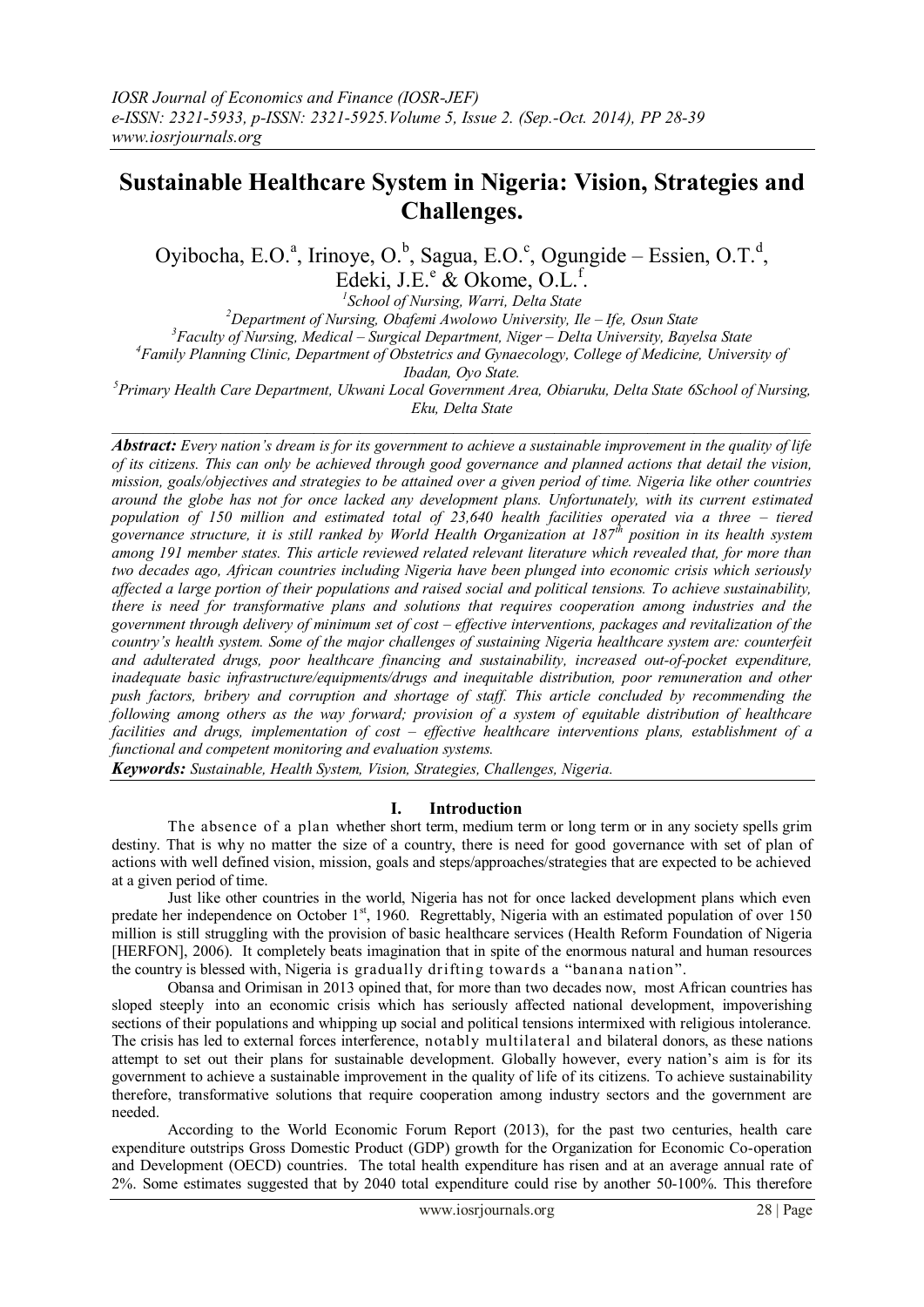calls for a critical thinking by the health system leaders, directors and stakeholders regarding the future, and assurance of high quality healthcare services delivery that is fully accessible, affordable, sustainable, properly managed and controlled. This is non – negotiable because it is only a healthy society that will ensure a sustainable national development and subsequently place the nation among the comity of nations around the globe.

## **II. Concept Of Health Care System**

Good health is one of the fundamental human rights everybody is entitled to enjoy. And the onus rests on the healthcare system to provide health services at the three tiers of the government (federal, state and local government). A health system can then be said to be an organization of people, institutions, and resources that deliver health care services to meet the health needs of target populations. Health system planning then should be distributed among market participants, governments, trade unions, charities, religious, or other coordinated bodies to deliver planned health care services targeted to the populations (Frenk, 2010).

World Health Organization [WHO] (2000) identified three basic goals of a healthcare system which include:

- 1. Good health (improvement and protection of the health of the populace)
- 2. Fair financial contribution (receiving the services paid for)
- 3. Responsiveness of the healthcare providers (living up to the people's expectation)

Achievement of these goals is dependent on how the healthcare systems carryout the following functions: a. Rendering of efficient health services

- b. Resources generation such as healthcare financing (raising, pooling and allocating)
- c. Health investment such as material resources
- d. Stewardship such as human resources.

Other dimensions for the evaluation of health systems include quality, efficiency, acceptability, and equity. They have also been described in the United States as "the five C's": Cost, Coverage, Consistency, Complexity, and Chronic Illness (Brody, 2007).

## **III. Situation Analysis**

The Federal Republic of Nigeria has an estimated population of 150 millions of which 49% are female and 51% male. The country operates a three-tiered governance structure – a Federal Government, 36 semiautonomous State Governments grouped into six geopolitical zones, the Federal Capital Territory and 774 Local Governments, with wide regional, socio-cultural, economic and geographical diversities existing across the country (National Planning Commission [NPC], 2008).

States and LGAs revenue, contributing to funding for health care are largely dependent on allocations from the federal government as their internally generated revenues are usually low. Nigeria has enjoyed a period of economic growth with the Gross Domestic Product (GDP) rising from 2.5% in the 1990's to 6% during the period 2004 – 2007 with average annual inflation rates falling from 20.6% to 11.6% over the same period. Although in recent times, the global economic recession has adversely affected the country's economy with a GDP of over \$181 billion (Central Bank of Nigeria [CBN] (2008). It is also estimated that more than half of Nigerians (54.4% or 76 million) live in poverty with 70.8% of this living below the poverty line of less than \$1 per day. Poverty is found to be predominant in the rural areas than urban areas and deepens from the southern to the northern part of the country (United Nations Development Program [UNDP], 2007).

In Nigeria, life expectancy at birth as at 2005 was 46.6% compared to 77.8% in developed countries (UNDP, 2007). Still in 2005, maternal mortality rate was 110 per 100,000 live births (UNDP, 2007). In 2003, neonatal mortality rate was 48 per 1,000 live births (National Bureau of Statistics [NBS], 2008). Infant mortality rate in 2005 was 133 per 1,000 live births as against 41 per 1,000 live births in developed nations in 1970 and 9 per 1,000 live births in 2005 (UNDP, 2007). In 2003, under-five mortality rate was 257 per 1,000 live births as compared with 54 per 1,000 live births in developed countries in 1970 and 11 per 100,000 live births in 2005 (UNDP, 2007). Again, 11,854 deaths from notifiable diseases were reported in Nigeria in 2006 and 15,680 in 2007. HIV/syphilis sero-prevalence rate in 2005 in Nigeria was 11.4% and just 1% in developed countries (NBS, 2007b).

All these happenings in Nigeria are largely due to inadequate immunization coverage, unawareness of the public, poor nutrition, unsafe water and poor sanitation exercises (Eneh, 2011). Eneh simply captured what is really prevalent in the rural area of the country, which is occupied by about 70% of the country's population. Corroborating Eneh's submission, UNDP (2007) affirmed that, only 48% of Nigerians had access to improved water and 44% good sanitation in 2004.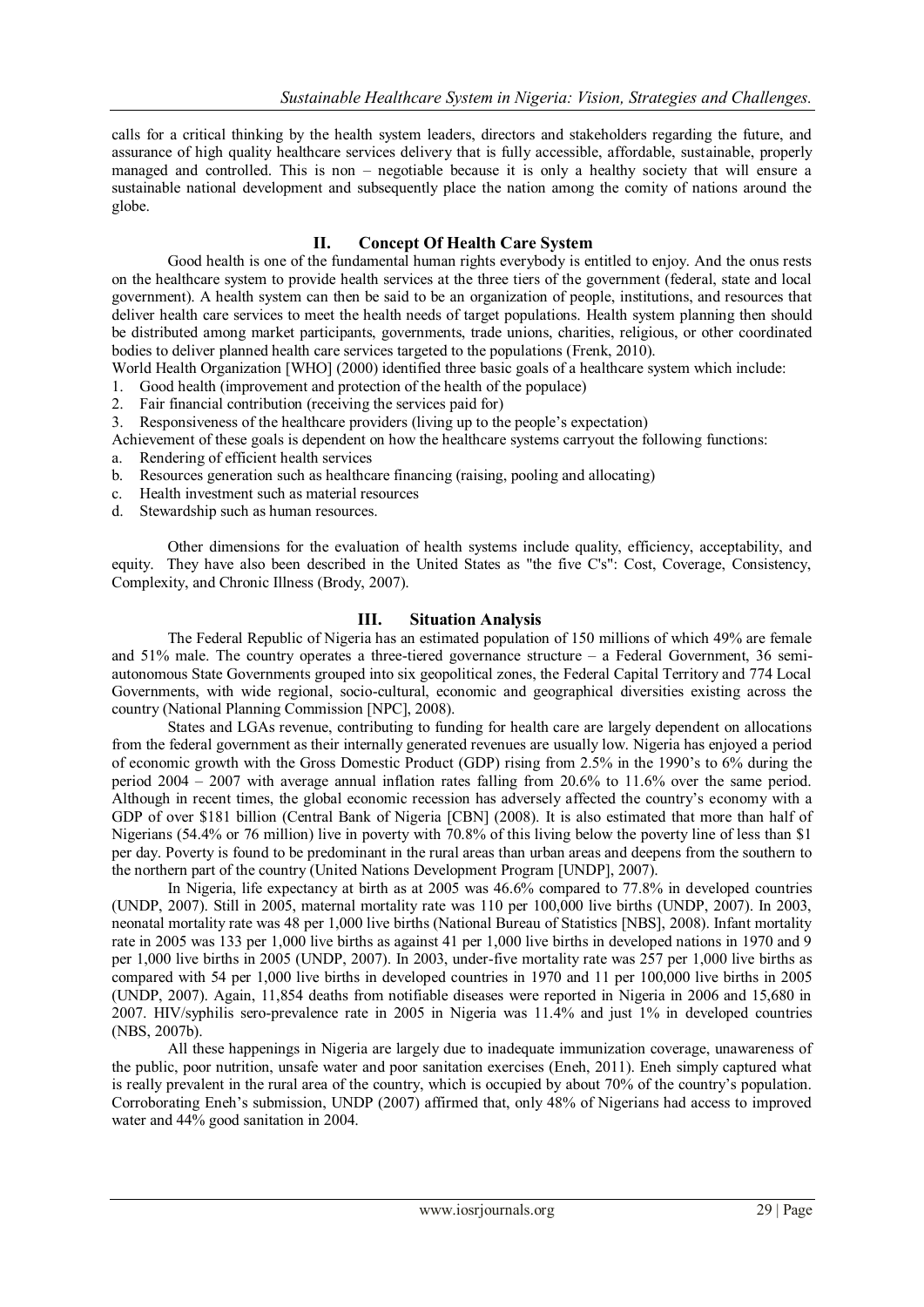# **IV. Health Care System In Nigeria**

Nigeria as a nation operates a pluralistic health care delivery system (orthodox and traditional health care delivery systems). Orthodox health care services are provided by private and public sectors. However, the provision of health care in the country remains the functions of the three tiers of government: the federal, state, and local government. The primary health care system is managed by the 774 local government areas (LGAs), with support from their respective state ministries of health as well as private medical practitioners. The secondary health care system is managed by the ministry of health at the state level. The tertiary primary health care is provided by teaching hospitals and specialist hospitals. The secondary and tertiary levels, also work with voluntary and nongovernmental organizations, as well as private practitioners (Adeyemo, 2005).

In 2005, the Federal Ministry of Health (FMoH) estimated a total of 23,640 health facilities in Nigeria of which 85.8% are primary health care facilities, 14% secondary and 0.2% tertiary. 38% of these facilities are owned by the private sector, which provides 60% of health care in the country. In spite of the availability of this huge number of healthcare facilities and advancement in technology the health sector in Nigeria has witnessed various turbulent with its attended negative effects. As affirmed by Obansa and Orimisan (2013), with the country's teeming population now estimated at over 150million, it is still struggling with the provision of basic health services. And according to HERFON (2006), health facilities (health centers, personnel, and medical equipments) are inadequate in the country, particularly in rural areas. This of course clearly explains the high mortality rate in children, maternal and even adults over the years.

Nearly fifteen (15) percent of Nigerian children do not survive to their fifth birthday. The major causes are malnutrition that accounts for fifty-two (52) percent of the deaths, malaria thirty (30) percent and diarrhea twenty (20) percent (Federal Ministry of Health [FMoH], 2004). Maternal mortality reported as being is extremely high. In 2008, between 3million and 3.5million people were estimated to be living with HIV/AIDS. Nigeria has the fourth highest number of TB cases in the world, with a 2004 estimate of 293 new cases per 100,000 population and 546 per 100,000 total cases (Obansa & Orimisan, 2013).

Another key issue linked with health indicators in Africa is poverty and in Nigeria, the incidence of poverty is widespread. Between 2003 – 2004, a household survey was conducted by the government and results revealed that 54.4 percent of the Nigeria population is poor, with a higher poverty rate of 63.3 percent in rural areas. Over half of the population live below the poverty line, on less than \$1 a day and so cannot afford the high cost of health care (HERFON, 2006).

Obansa and Orimisan (2013) identified the following among others as the factors affecting the overall performance of the Nigerian healthcare system:

- Inadequate health facilities/structure
- shortage of essential drugs and supplies
- Inadequate supervision of the healthcare system
- Poor human resources, management, remuneration and motivation
- Lack of fair and sustainable health care financing with very low per capita health spending
- Unequal economic and political relations
- The neo-liberal economic policies of the Nigerian state and corruption
- High out-of-pocket expenditure in health by citizens
- Absence of community-based integrated system for disease prevention, surveillance and treatment

It became very necessary to brainstorm and come up with plans and strategies that will checkmate the aforementioned factors that militate against effective health care system in the country. Obansa and Osrimisan (2013), highlighted some strategies among others which will help to tackle the health sector challenges in the country as follow:

- improved access to primary healthcare
- Strategic and purposeful leadership in health delivery services
- Increase fund to manage the health sector

## **V. Sustainable Health Care System In Nigeria**

In 2000 according to World Health Organization (WHO), Nigeria's overall health system performance was ranked 187<sup>th</sup> position among 191 member States. Primary Health Care (PHC), which forms the bedrock of the national health system, remains comatose due to gross under funding, mismanagement, corrupt practices and lack of capacity at the local government level.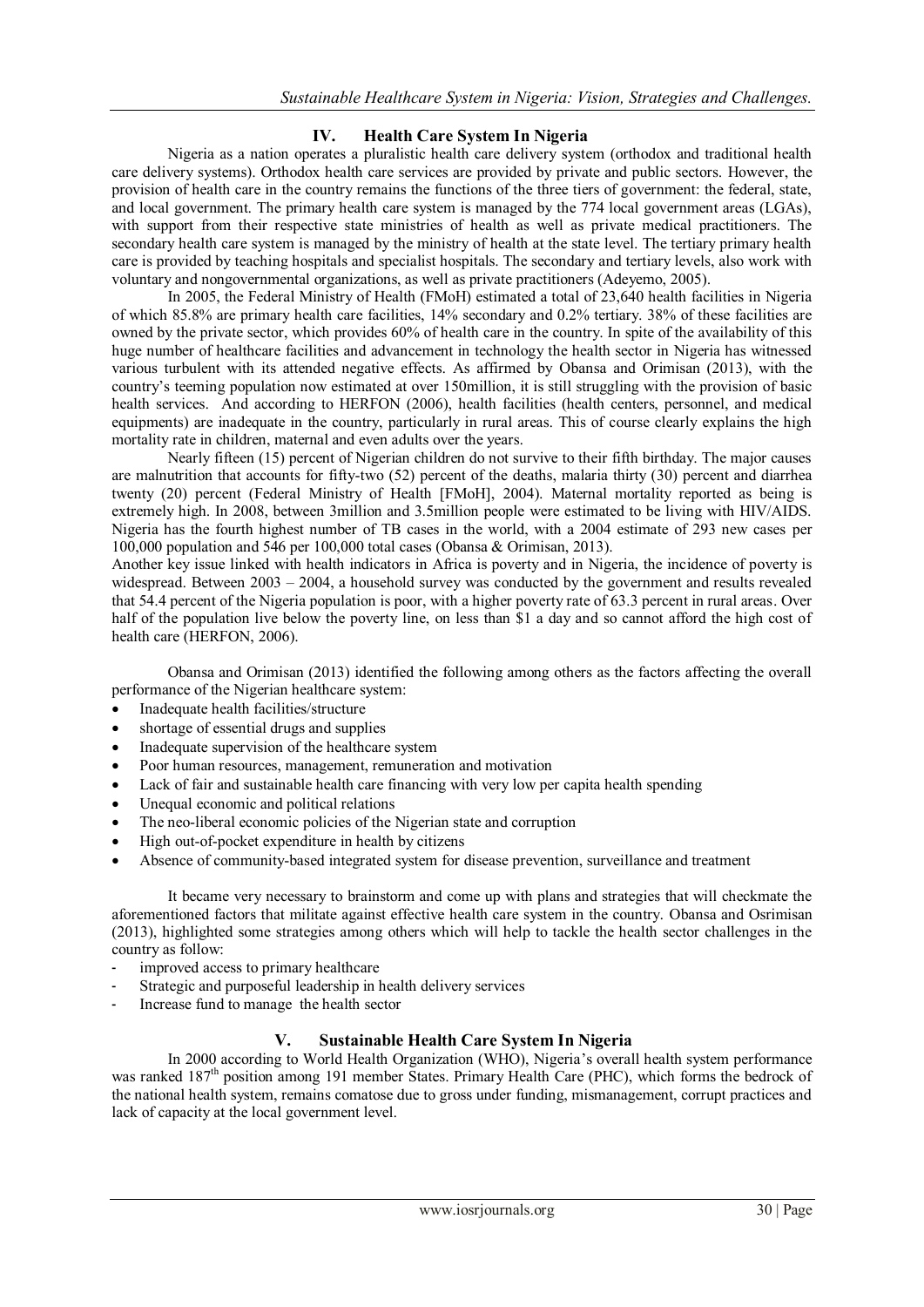# **VI. Visions**

In the Ward Minimum Health Care Package [WMHCP] (2001); Global Health Initiative [GHI] (2010 – 2015) and the National Strategic Health Development Plan [NSHDP] (2010 – 2015) the under listed visions to sustain the Nigeria health care system were projected:

- Attainment of Health For All Nigerians through the Primary Health Care
- Strengthening the national health system through the primary health care (PHC) approach
- Increasing economic productivity
- Sustaining national development and gender equality
- Improving access to commodities
- Strengthening partnerships and research for health as the building blocks of a functional health system

## **VII. Strategies**

## **(1). Ward Minimum Health Care Package (Wmhcp)**

According to NPHCDA (2012), WMHCP is a reviewed package of the Minimum District Health Care Package for Nigeria (MDHCPN) for the acceleration of Health For All (HFA) through Primary Health Care (PHC). MDHCPN was born in August, 1994 out of the 16<sup>th</sup> WHO Regional Meeting in Yaounde, Cameroon in February, 1994. The package consisted of four components which include:

- i. Safe motherhood [maternal and new born] (antenatal, intranatal, postnatal and family planning)
- ii. Child Survival (Integrated Management of Childhood Illness [IMCI], neonatal care and routine immunization)
- iii. Control of Communicable diseases of public health importance (malaria, tuberculosis, human immune virus/acquired immune deficiency syndrome [HIV/AIDS])
- iv. Health Information, Education and Communication

The reviewed package WMHCP was in line with the introduction of the Ward Health System (WHS) in 2001 and two other components were incorporated thereby increasing the components to six. The additional components are:

- a. Nutrition
- b. Control of Non Communicable diseases

Grass root level is the target of the package via the delivery of a minimum set of interventions that are costeffective and known to promote health and reduce morbidity and mortality from common diseases.

## **Components Of Wmhcp**

*i.* **Safe motherhood [maternal and new born] (antenatal, intranatal, postnatal and family planning): -** In Nigeria, the estimated maternal mortality rate is 545 per 100,000 live births with wide regional disparity (National Demographic and Health Survey [NDHS], 2008). An estimated 40% of pregnant women suffer from pregnancy related problems, while  $15 - 20\%$  of women suffer from debilitating conditions like pelvic inflammatory diseases (PID), vesico-vaginal fistula and ruptured uterus due to obstructed labour (Reproductive Health Situation of Nigeria: ENHANCE Project, 2005). In addition NDHS (2008) noted that, about 57.7% of pregnant women received antenatal care from healthcare professional and 36.3% did not receive any form of antenatal care at all. Only 38.9% had their babies delivered at a health facility attended by a skilled professional and 65% delivered at home attended by unskilled persons in an unclean condition. Again NDHS (2008) gave 5.7% as Total Fertility Rate (TFR) with contraceptive prevalence rate of 14.6% among married women of age  $14 - 49$  years.

## **Ward Minimum Health Package for Safe motherhood:**

The package consists of the establishment of one Basic Essential Obstetric Care Center (BEOC) in each ward. These centers should be:

- Adequately be staffed with at least four (4) skilled midwives or nurse/midwife for 24 hours coverage.
- Provided with all basic obstetric equipments
- Provided with adequate stock of Non-Pneumatic Anti-Shock Garment
- Provided with basic obstetric drugs; iron-folate, oxytocin, misoprostol, sedatives and antibiotics
- Provided with transportation facilities for referral

**ii. Child Survival (Integrated Management of Childhood Illness [IMCI], neonatal care and routine immunization):** - According to NDHS (2008), in Nigeria, neonatal mortality rate is 40 per 1000 live births, infant mortality rate is 75 per 1000 live births and under five years is 157 per 1000 live births. 37% of the neonatal deaths were due to infection, while preterm birth and asphyxia accounted for 49% deaths. 78% of death of under five deaths were secondary to malaria, acute respiratory infections especially pneumonia, diarrhea, malnutrition and vaccine preventable diseases particularly measles.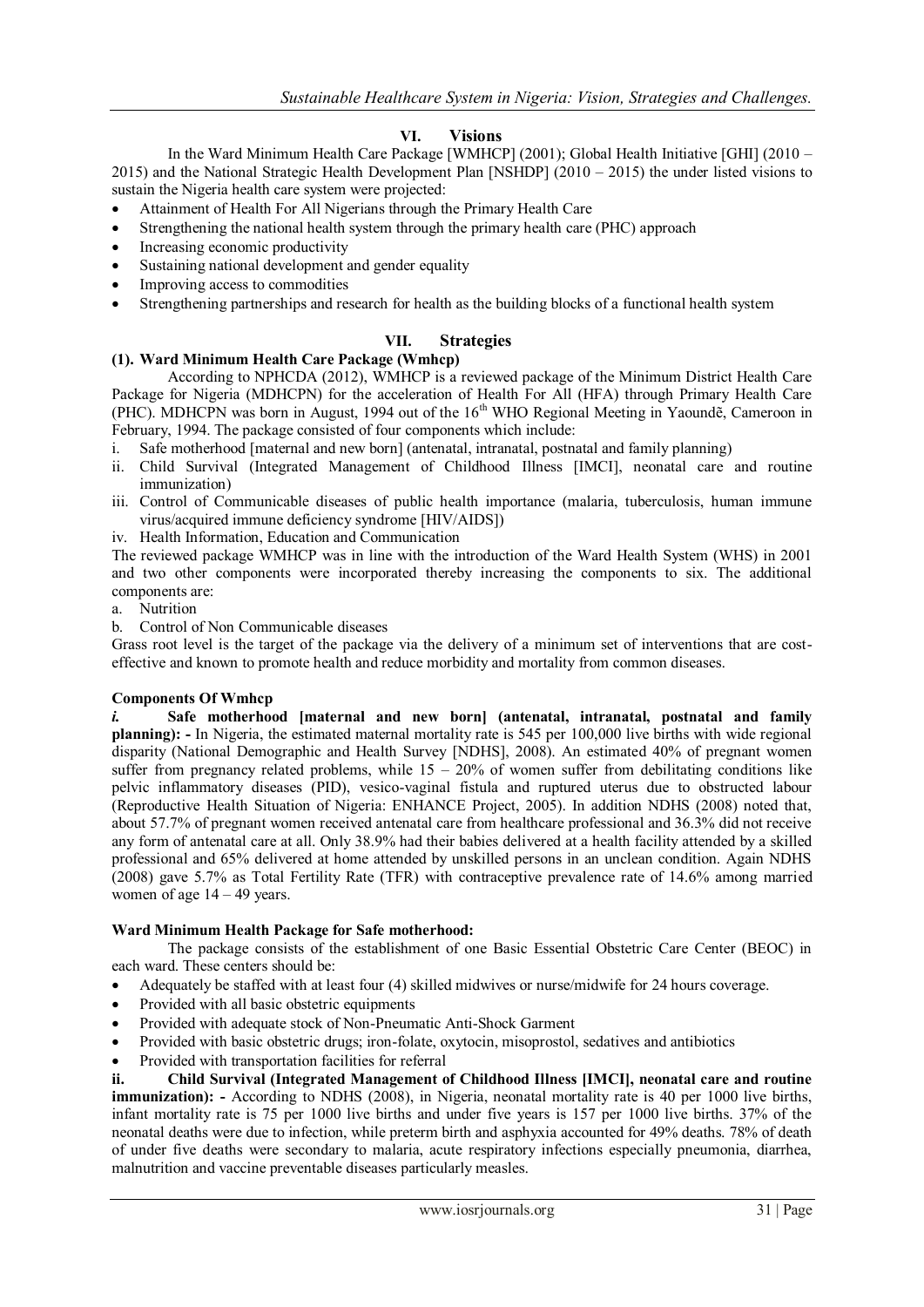## **Ward Minimum Package for Child Survival:**

 **Neonatal care –** This involves clean and skillful delivery procedures, resuscitation of the new born, proper hand washing, routine birth care, early breast feeding (30 minutes following delivery), and exclusive breast feeding. In addition, Kangaroo Mother Care Method for low birth weight infants, management of neonatal infections and provision of referral and outreach services.

 **Routine immunization –** This involves the vaccination of infants and children to protect them from the killer diseases such as Tuberculosis (BGC vaccine); Poliomyelitis (polio vaccine); Yellow Fever (yellow fever vaccine); and Diphthera, Tetanus, Whooping Cough, Hepatitis B and Haemophilia influenza type B (pentavalent vaccine) (NPHCDA, 2012).

**IMCI** – This strategy aims at reducing childhood morbidity and mortality rates as well as promotion of healthy growth and development of under five children utilizing cost-effective interventions. IMCI targets five major diseases: malaria; measles; acute respiratory infections particularly pneumonia; diarrhea and malnutrition. The strategies ensures accurate identification and treatment of childhood diseases, strengthening of preventive services like use of insecticide treated nets (ITN), increasing immunization coverage, prompt referral of severe cases among other services (NPHCDA, 2012).

**iii. Control of Communicable diseases: -** Nigeria has a high burden of communicable diseases. These diseases can be classified as (i) diseases targeted for eradication such as Leprosy, Onchocerciasis, Poliomyelitis (b) notifiable diseases such as Meningitis, Cholera, Yellow Fever (c) diseases of health importance such as malaria, STI/HIV/AIDS, tuberculosis (NPHCDA, 2012).

#### **Ward Minimum Package for Control Malaria**

- Availability of insecticide treated nets (ITNs) for all pregnant women and children under five years.
- Provision and use of Arteminsinin based Combination Therapy (ACT) for treatment of uncomplicated malaria.
- Institutionalizing effective case management of malaria in the community and all health facilities.
- Provision of Sulphadoxine-Pyrimethamine for intermittent prevention treatment in pregnant women. (NPHCDA, 2012).

## **Ward Minimum Package for Control Tuberculosis**

- Provision of basic laboratory infrastructure and equipment in all ward health centers for case identification of tuberculosis
- Ensure the availability of drugs and infrastructure for Direct Observation Treatment Short Course (DOTS) such as Rifampicin, Streptomycin, Ethambutol etc for identified cases.

## (NPHCDA, 2012).

## **Ward Minimum Package for STI/HIV/AIDS**

- Availability of Voluntary Counseling and Testing (VCT) services such as trained counselors, conductive infrastructure and Rapid Test kits for HIV in all wards.
- Provision of condoms and establishment of logistic mechanisms for their distribution
- Treatment of opportunistic infections
- Routine implementation of Information, Education and Communication (IEC) and Behavioral Change Communication (BCC) activities. (NPHCDA, 2012).

**iv. Health Information, Education and Communication: -** In 2008, NDHS indicated that approximately 46.1% females and 30.5% males respectively did not receive any form of education. In pursuit of achieving higher levels of community mobilization, government is implementing health education programs on the different areas of primary health care and they will provide information on health promotion, disease prevention at community and individual levels. A deliberate effort to improve collaboration and participation should be implemented.

## **Ward Minimum Package for Health Information, Education and Communication**

- At least two health workers and two members of the community per ward trained as health educators
- Every facility to have relevant IEC/BCC materials with cultural acceptable language and graphics
- A logistic vehicle or motor cycle with public address system to be available at local government levels for the purpose of health education.

## (NPHCDA, 2012).

**v. Nutrition: -** The nutritional status of the vulnerable groups, notably women and children in Nigeria is poor. Malnutrition in children increases the likelihood of mortality from a number of complications. Vitamin A deficiency is associated with night blindness; anemia due to iron, folate and vitamin deficiency could increase risk of premature delivery and low birth weight (NPHCDA, 2012).

## **Ward Minimum Package for Nutrition**

- Health and nutritional educational materials
- Provision of equipment for food demonstration in all wards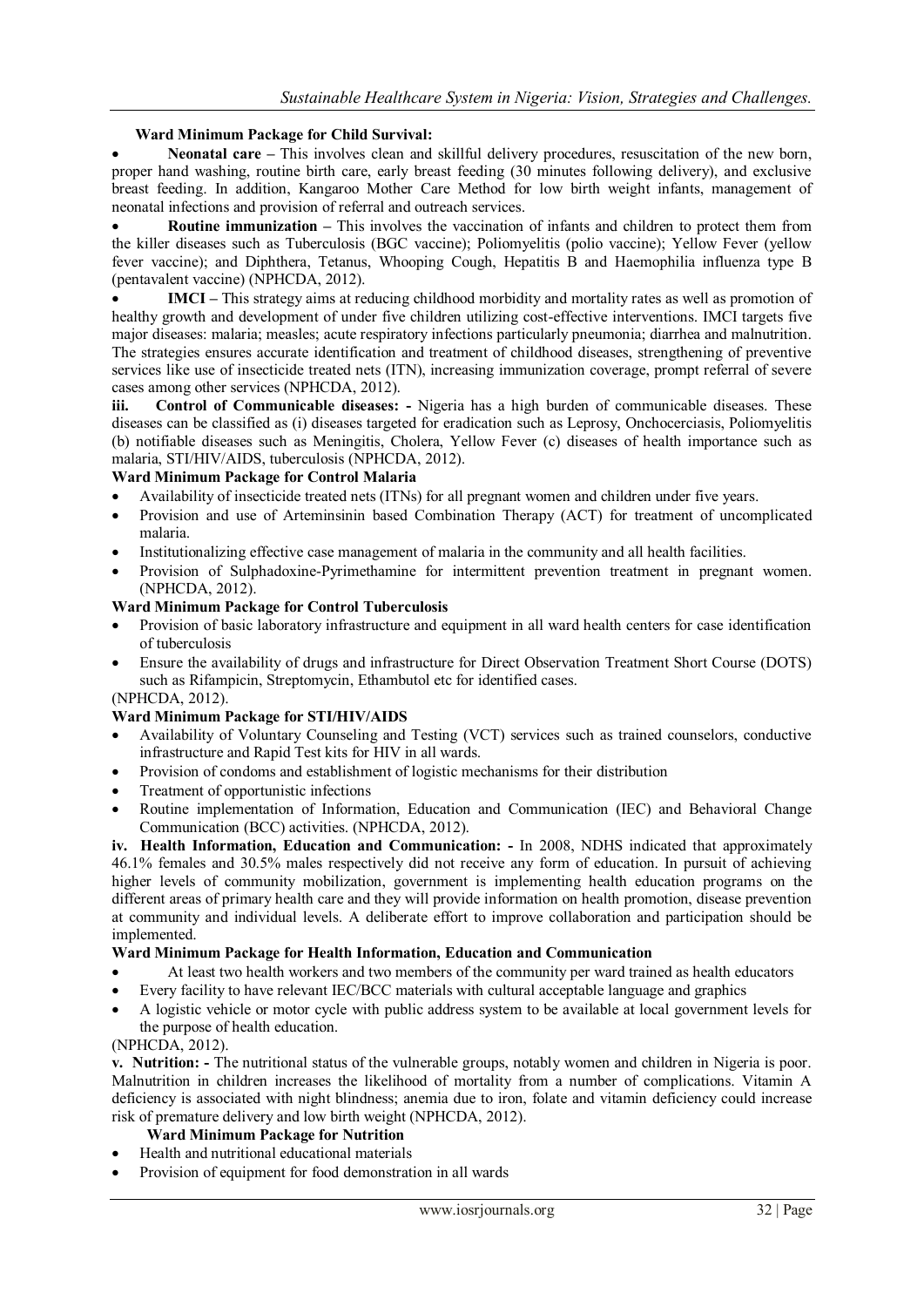- Establishment of community based growth monitoring in all communities by trained volunteers, with appropriate equipment such as Child Health Cards and health facility based growth monitoring
- Implementation of food security program at household and community levels (NPHCDA, 2012).

**v. Control of Non Communicable diseases: -** Non – Communicable Diseases (NCDs) has emerged as an important public health problem in Nigeria due to progressive urbanization, industrialization and increased consumption of processed food. The onset of such diseases is usually very slow, progresses over time to a chronic state. Examples of NCDs are coronary heart disease, cancers, occupational related diseases like asbestosis and silicosis etc. The prevention of NCDs requires individuals to take health actions without any apparent health problem (NPHCDA, 2012).

## **Ward Minimum Package for Non – Communicable diseases prevention**

- Phased capacity building of health workers for prevention and control of NCDs in all facilities
- Availability and display of IEC materials on NCDs in all facilities
- Provision of basic equipments for screening and early diagnosis of NCDs such as urine testing kits, weighing scales, hyetometer, sphygmomanometer etc
- A functional two way referral system to ensure prompt referral of diagnosed cases and community based management

(NPHCDA, 2012).

#### **(2). The National Strategic Health Development Plan [Nshdp] (2010 – 2015)**

NSHDP is another agency that actively provided financial as well as technical support to Nigeria in respect to healthcare system is the United Nations Population Fund (UNFPA).

#### **Vision**

―To reduce the morbidity and mortality rates due to communicable diseases to the barest minimum; reverse the increasing prevalence of non-communicable diseases; meet global targets on the elimination and eradication of diseases; and significantly increase the life expectancy and quality of life of Nigerians".

#### **Mission Statement**

―To develop and implement appropriate policies and programs as well as undertake other necessary actions that will strengthen the National Health System to be able to deliver effective, quality and affordable health"

UNFPA served on the five-member coordination team that developed the conceptual framework for the country health sector plan – The National Strategic Health Development Plan (NSHDP). Fundamentally, NSHDP admonishes the leadership of the Federal Government of Nigeria to embark on a very complex but inclusive process of reform, with significant challenges to address moving forward but with the ultimate vision of a strengthened, coordinated, re-invigorated and sustainable health care delivery system.

The development of the NSHDP was through an extensive consultation process at all levels involving the States, Local Government, Civil Society and Development Partners led by the Federal Ministry of Health (FMoH). The process included undertaking background studies to assess the health system and constraints to scaling up the development of a framework to guide the elaboration of the NSHDP, which was adopted in July, 2009. Also, developing and costing the LGAs, States and Federal Health Plan, which subsequently were collated and harmonized into the NSHDP. NSHDP was however approved by the National Council on Health in March 2010, the Federal Executive Council in November 2010 and formally launched in December 2010. The NSHDP therefore was developed in accordance with extant national health policies and legislation, and international declarations and goals to which Nigeria is a signatory to, namely; MDGs, Ouagadougou Declaration on PHC and the Paris Declaration on Aid Effectiveness.

By integrating the plans prepared by the 36 States of the Federation and the Federal Capital Territory, the NSHDP is expected to provide an overarching framework for sustained health development in Nigeria over the period 2010-2015. This was subsequently confirmed through the Partnership Declaration on Mutual Accountability in which the President, Vice President, 36 Executive Governors and the FCT Minister, of the Federal Republic of Nigeria all committed to the 'results-oriented National Strategic Health Development Plan and the State Strategic Health Development Plans as part of the continued implementation of the health sector component of Vision 20:2020'.

The development of the NSHDP have positively led to the strengthening of capacities both at the federal and state levels which now address areas such as strategic planning and budgeting processes, priority setting, costing, policy dialogue and harmonization and alignment.

#### **Key issues to be addressed by the NSHDP are as follows:**

*a.* The weakened Nigerian health system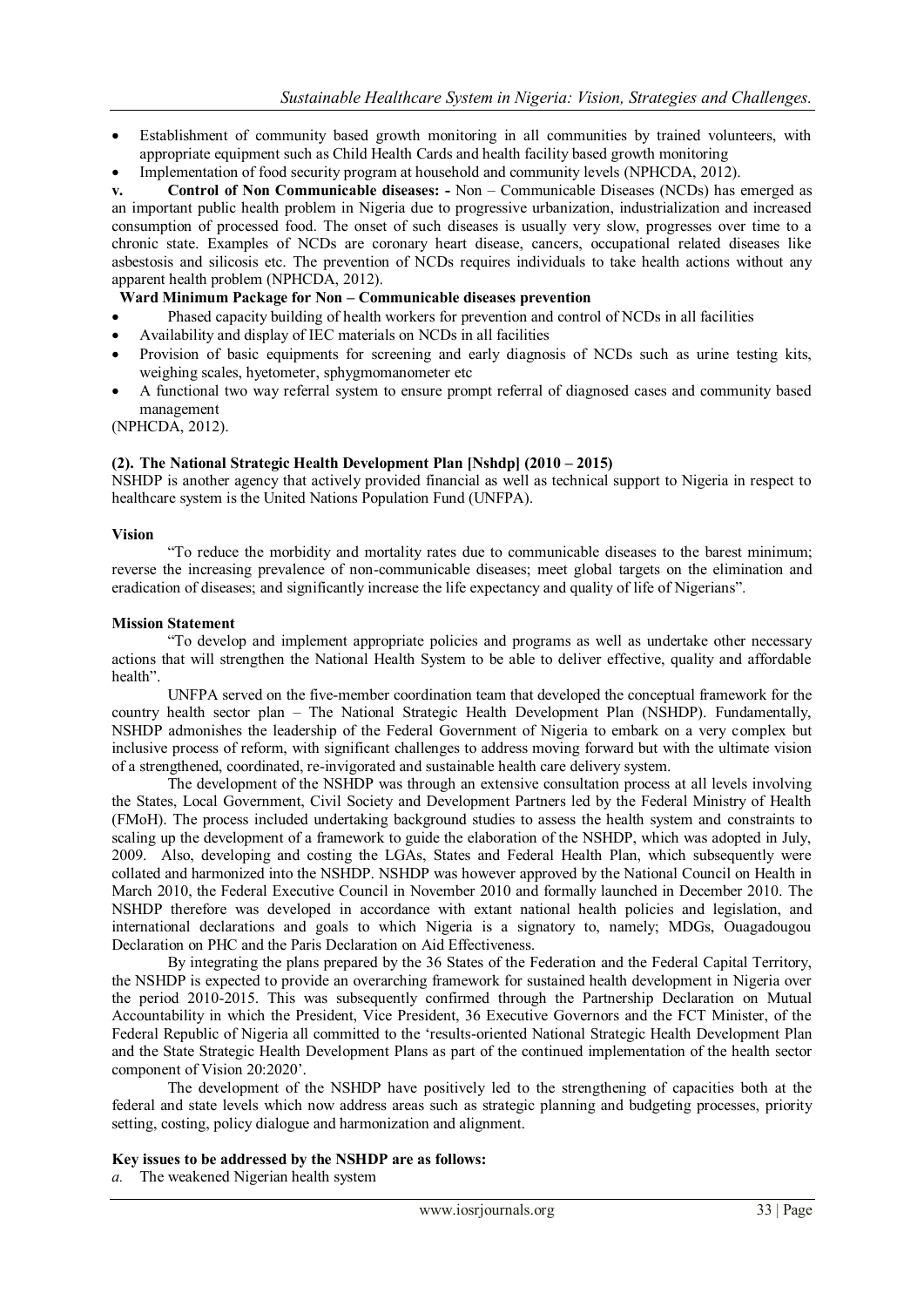- *b.* Organization and management of difficulties that affect the entire health system
- *c.* Lack of clarity in the division of responsibilities across different levels of government
- *d.* The weak linkage across the different levels of government and stakeholders as regards health issues
- *e.* Effective decentralization
- *f.* Inadequate governance and accountability at all levels of the health system
- *g.* Dynamic private sector offering opportunity to fill part of the gap left by a weak PHC system

## **(3). Nigeria Global Health Initiative Strategy (2010 – 2015)**

As presented by the United States Government Interagency Team (2011), the Global Health Initiative (GHI) is a strategy designed to improve the efficacy and impact of all United States international health programs through closer inter-agency, bilateral, and multi-lateral coordination. In Nigeria, GHI is positioned to build upon the priorities of the Government and the Nigerian private sector.

## **THE US GOVERNMENT (USG) VISION FOR GHI IN NIGERIA**

The USG vision for GHI in Nigeria is to use existing relationships to build a health care delivery system which will meet the needs of the country's population.

## **GLOBAL HEALTH INITIATIVE (GHI)**

The launch of the GHI coincides with the development of the country's National Strategic Health Development Plan (NSHDP) 2010 – 2015. NSHDP provides a framework with which other existing policies, strategies, programs, and partnerships are to be aligned.

The USG Inter-Agency Team for GHI in Nigeria is comprised of the U.S. Agency for International Development (USAID); the U.S. Centers for Disease Control and Prevention (CDC); the Department of State, represented by the Coordinator of the President's Emergency Plan for AIDS Relief (PEPFAR); Environment, Science, Technology, and Health Officer (ESTH); and the Walter Reed Program - Nigeria (DOD WRP-N) of the U.S. Department of Defense. The USG Team reports to the Ambassador who in turn coordinates with the Executive Director for GHI in the U.S. Department of State.

#### **OBJECTIVES OF GHI**

The objectives of GHI are to:

- reduce maternal, neonatal and child mortality and morbidity
- decrease unintended pregnancies
- reduce the incidence of communicable diseases (HIV, TB, and malaria).

## **STRATEGIES OF GHI**

#### **1. Improved Human Resources For Health (Hrh)**

The USG through GHI intends to pursue a coordinated set of activities designed to further HRH strategic interventions outlined in the NSHDP by:

- Improving human resource planning and management
- Increasing the quality of professional training programs
- Promoting implementation of the HRH policy
- Increasing the capacity of professional and technical associations/ regulatory bodies

## **2. Improved Delivery Of Highest Impact Interventions, Particularly At The Phc Levels**

The USG will engage in a comprehensive and rigorous program in full support of the government of Nigeria (GON)'s own plans to revitalize PHC through implementation of a minimum integrated package of care by:

- Strengthening health infrastructure with a special focus on PHCCs and referral facilities
- Increasing availability of essential drugs, health commodities, and supplies at all facility levels
- Strengthening integrated data collection, analysis and use
- Increasing quality and availability of private sector services
- Strengthening community-based health promotion, service provision and linkages between communities and facilities
- Strengthening capacity in epidemiology, disease surveillance, and response

#### **3. Strengthened Leadership, Management, Governance And Accountability**

Success in this area will be achieved through the following:

 Increase political commitment and capacity at national, state, LGA, ward and community levels, and in the private sector, in order to implement the NSHDP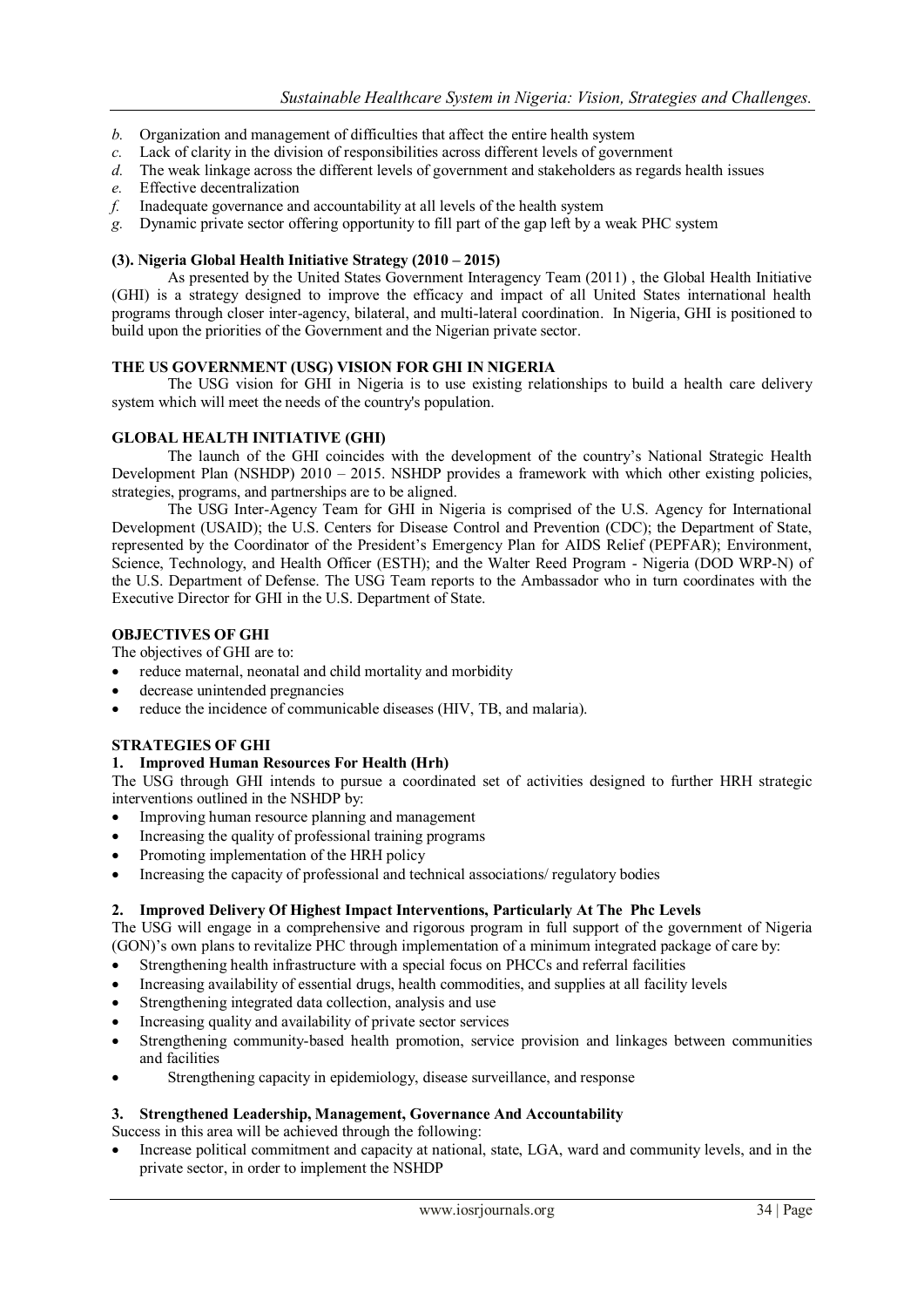- Improve coordination and linkages between levels of the health system
- Improve resource allocation and expenditures
- Strengthen organizations, mechanisms and systems for transparency, accountability and responsiveness
- Enhance the policy environment

## **4. Monitoring, Evaluation And Learning**

The USG will support many measurement activities to produce dependable data to judge results in collaboration with the GON, private sector and other DPs/donors.

The highly-respected NDHS 2008 will continue to serve as the primary tool for collecting data on impact-level health indicators including maternal, neonatal, under-five health and HIV/AIDS status.

## **5. Communications And Management Plans**

The GHI is guided by the U.S. Ambassador. He has the responsibility to ensure that the USG implements GHI in accordance with GHI principles. And as part of its public advocacy efforts, the U.S. Embassy's Public Affairs Office will support the USG GHI Inter-Agency Team with outreach on USG health programs in Nigeria through the media as deemed necessary and appropriate by the Ambassador. In this vain, the power mass media must be fully exploited the to communicate health plans and strategies to the people, especially those in the rural settlements.

## **6. Linking High-Level Goals To Programmes**

The USG will address social, economic, legal and cultural determinants of health through a multisectoral approach that utilizes multiple community-based programmatic approaches such as community mobilization, advocacy, and engagement of community leaders/role models to improve health for women and girls. The goal of these efforts is to increase the participation of healthy girls and women in all stages of programs.

## **7. Encourage Country Ownership And Invest In Country-Led Plans**

The USG participated at the invitation of the GON in the development of the NSHDP 2010-2015. In collaboration with other DPs/donors, the USG has been asked by the GON to support its attempts to implement the programs and achieve targets in the NSHDP's Results Framework.

## **8. Promote Research And Innovation**

Research and evaluation provides the evidence base for all health decisions and as such is central to GHI. The USG will continue to promote quality data collection practices, encourage evidence-based decisionmaking and strive for innovation through clinical, therapeutic and operational research.

## **VIII. Revitalization Of The Nigerian Health System**

According to NSHDP (2010 – 2015) and the Nigeria Annual Health Sector Report (2010), the NSHDP framework was developed to serve as a guide to Federal, State and LGAs in the selection of evidenced-based priority interventions that would contribute to achieving the desired health outcomes for Nigerians. Eight evidenced-based priority areas were identified to improve the performance of the health sector, through a holistic approach at federal, state and LGA levels. These include:

**PRIORITY AREA 1: LEADERSHIP AND GOVERNANCE FOR HEALTH**: This seeks to streamline and empower the Ministries of Health at the Federal, State and LGA levels. It recommends interventions to enhance mutual accountability and transparency in the use of health development resources, particularly through resultsbased management approaches.

**PRIORITY AREA 2: HEALTH SERVICE DELIVERY**: Health care services are geared towards the provision of comprehensive healthcare services to the care recipients through the primary, secondary and tertiary levels. This would of necessity require interventions that transform the way the health care system is resourced, organized, managed and services delivered.

**PRIORITY AREA 3: HUMAN RESOURCES FOR HEALTH**: Human Resources for Health (HRH) comprise trained health personnel in the public and private sector - doctors, nurses/midwives, pharmacists, community health workers etc. It also includes untrained informal health workers e.g. traditional birth attendants and volunteers, who play complementary roles in health care service delivery. The intervention here is to get the right number of health personnel, in the right place, at the right time doing the right job, at the right pay and motivated to stay on, based on the right incentives.

**PRIORITY AREA 4: HEALTH FINANCING:** Health care costs (services and transportation costs), lack of knowledge/unawareness, negative health seeking behaviors are some of the factors that lead to poor utilisation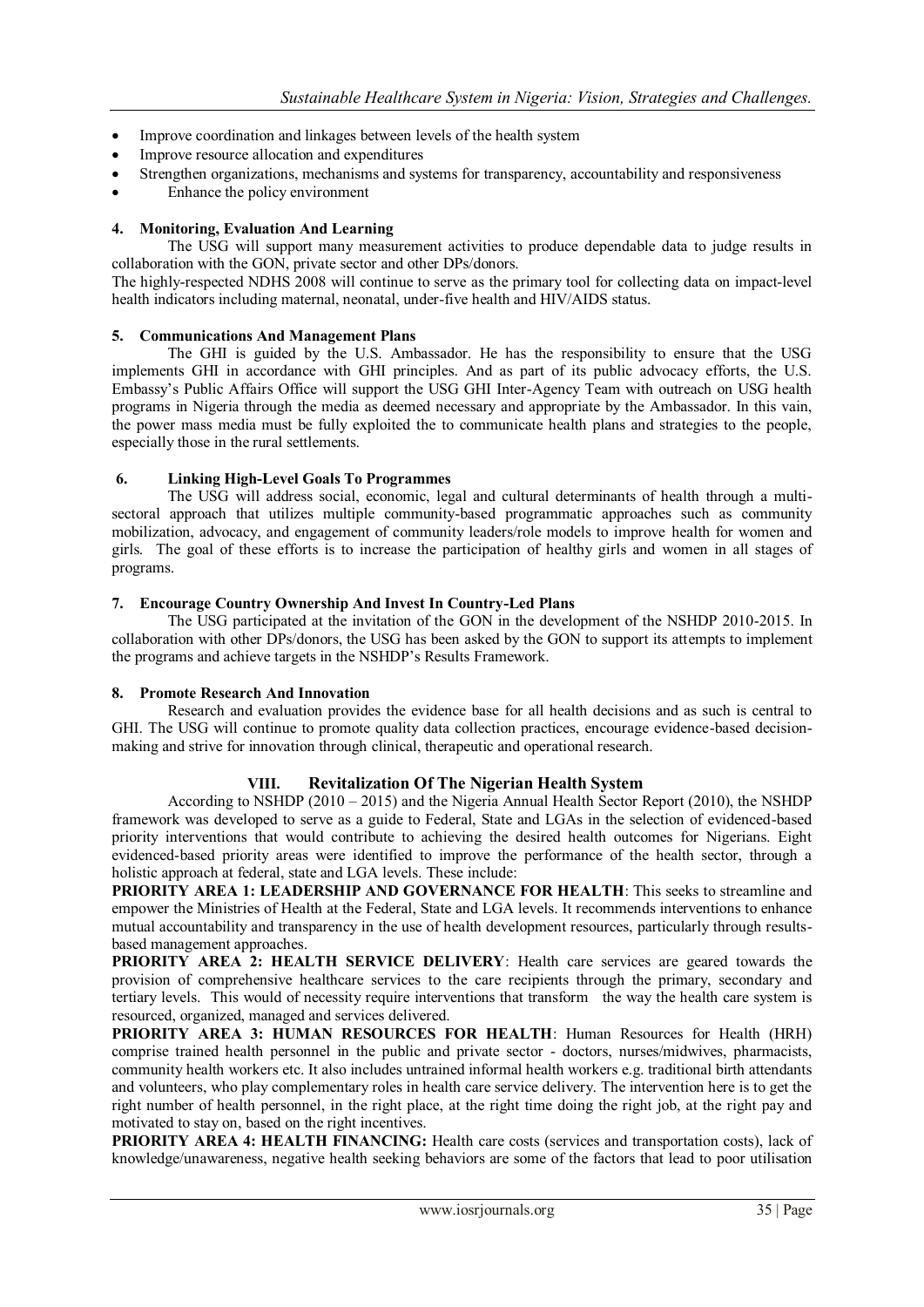of modern health services which eventually results in poor health outcomes for majority of the citizens of Nigeria. The intervention of allocating enough budgets for health is required in this regard.

**PRIORITY AREA 5: NATIONAL HEALTH INFORMATION SYSTEM:** Many a times, health data is either incomplete or not available, thus making it very difficult to know if health interventions are making any impact. What is needed is to make available structures on ground functional by providing the appropriate resources in terms of materials, money and manpower.

**PRIORITY AREA 6: COMMUNITY PARTICIPATION AND OWNERSHIP:** Inadequate community participation has resulted in inappropriate sitting of PHC facilities in inaccessible or unacceptable locations. The intervention required is for communities to be actively engaged in needs identification, planning and implementation of health programs which will give the people a sense of belonging. Also, they should be empowered to improve their health situations through their active participation/involvement.

**PRIORITY AREA 7: PARTNERSHIPS FOR HEALTH:** Health is a multidimensional issue and government alone cannot meet all the health needs of the people in Nigeria. The intervention needed is partnership with the private sector, non-governmental organizations, development partners (donors), social and economic sectors so as to deliver health services that can meet the needs of the population on a sustainable basis.

**PRIORITY AREA 8: RESEARCH FOR HEALTH:** At the State level, policy makers and decision takers need to know how well their health programs are being received by the people. In other words, there is need for feedback and acting on such feedbacks to improve on services rendered. The intervention here is for every State Ministry of Health department of Planning, Research and Statistics to take charge of this.

# **IX. Challenges Of Sustainable Healthcare System In Nigeria**

Some of the major factors that affect the sustainability of the health system and invariably, the economic growth and development in Nigeria include the following:

**1) Counterfeit and adulterated drugs –** For many years Nigeria was plagued by counterfeit and substandard drugs. WHO ( 2006), reported 70% of substandard drugs in Nigeria and the National Agency for Food and Drug Administration and Control (NAFDAC) estimated 41% of fake drugs (Yankus, 2006; Akunyili, 2007). These counterfeit drugs have led to the loss of several lives and heavy cost in economic terms. According to Reef (2008) a total of 109 children in 1990 were reported dead after the administration of fake paracetamol.

**2) Poor health care financing and sustainability – In Nigeria, the federal government health spending** increased from the equivalent of US\$141 million in 1998 to the equivalent of US\$228 million in 2003. State spending on health estimate was about US\$420 million or US\$3.50 per capita in 2003. Majority of the spending by both the federal and state governments is concentrated on the teaching hospitals, federal medical centres and state owned hospitals respectively. (World Bank CRS, Nigeria, 2005). Once there is problem with the budgeting system in a country where little resources is allocated to the health care system, there is bound to be an increased out-of-pocket expenditure by the consumers of the services. To ensure sustainability of the system, the financing system of the country according to Obansa and Orimisan (2013) should be able to protect its populace from exuberant health services expenses when they are ill and encourage the service personnel to offer effective preventive and curative services.

**3) Increased out-of-pocket expenditure –** Payments made for health services at the time of illness are referred to as out-of-pocket expenditures. These payments are for consultation, treatments, transportation to the facilities, laboratory charges and/or hospitalization charges (which is more costly). When communities are denied access to essential drugs, facilities and necessary equipments and personnel due to uneven distribution and allocation of resources, sick members have no option but to seek for help in private sectors. Payments for consultation, treatments and/or hospitalization (which is more costly) will however constitute a burden for the sick person and his/her entire household. In 2004, the Nigeria Living Standard Survey (NLSS) surveyed 19,159 samples of households in the country. Data generated revealed that, the estimated average annual per capita outof-pocket spending on health is #2,999.00 (Nigeria naira), equivalent to about \$22.50 (US dollars). This then accounts for 8.7% of household expenditures on health which includes expenditure on outpatient care, transportation to healthcare facilities and treatment/medication (Obansa & Orimisan, 2013). Furthermore, it has been found that one of the largest proportions of total health expenditure in the country is private healthcare spending. Of total health expenditures, government covers 25.5%, while private expenditure comprises the remaining 74.5% of which 91% of the private expenditures are out-of-pocket (WHO, 2006). Again in the same 2004, out-of-pocket health expenditure in private health sector was nearly 70% of total health expenditure. Government total health expenditures were equal to 30.4% (WHO; 2004). In other words, about 4% of households spend more than half of their total expenditures on healthcare (Federal Republic of Nigeria[FRN], 2004).

**4) Inadequate basic infrastructure and equipments –** The heart of the Nigerian health policy is the provision of universal health services to all citizens. Section  $17(3)(d)$  of the Constitution states that "The State" shall direct its policy toward ensuring that there are adequate medical and health facilities for all persons".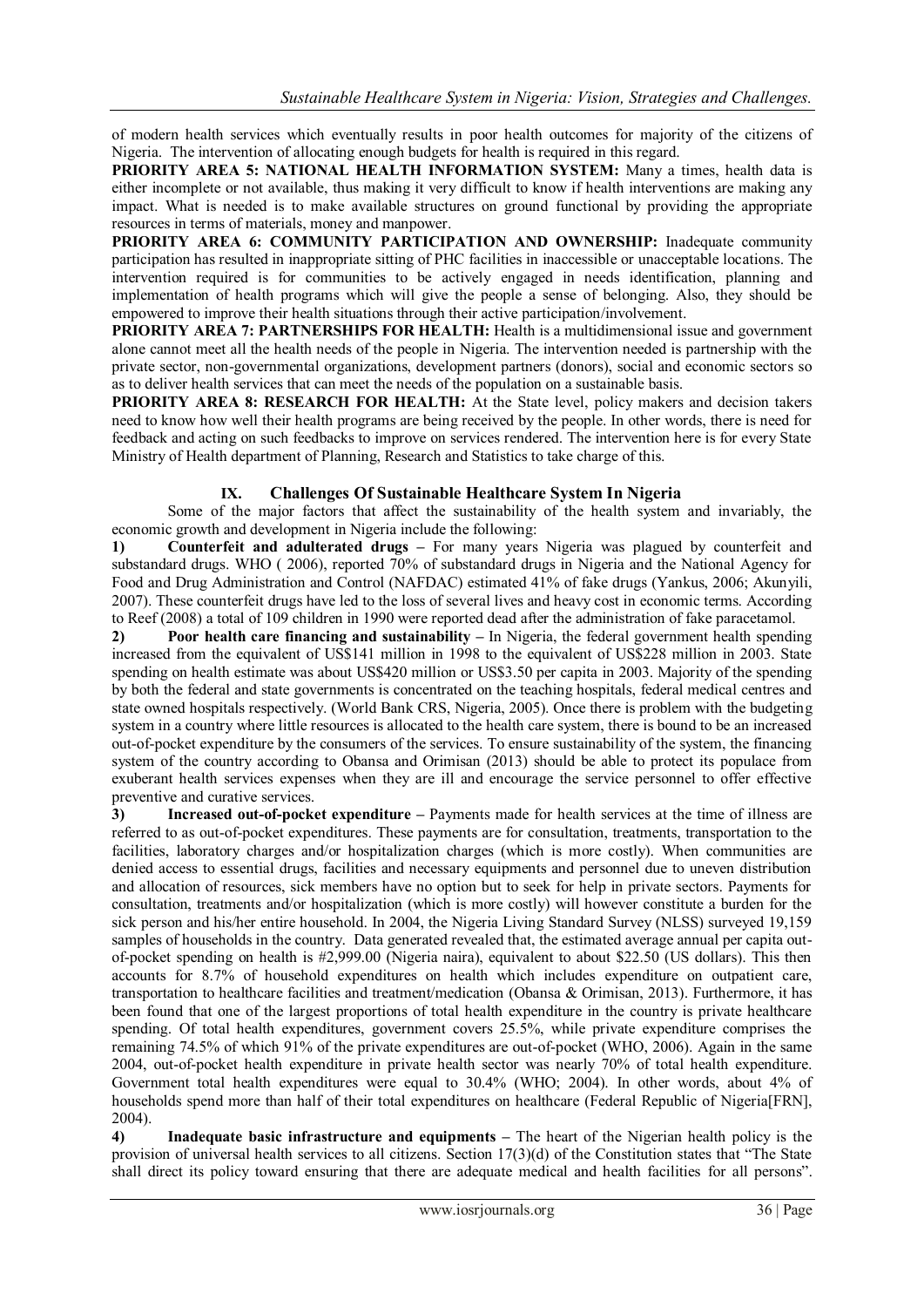Again in 1999, the Nigeria government during the last days of the military regime headed by president Olusegun Obasanjo established the National Health Insurance Scheme (NHIS) by Act 35 of the constitution. The objectives of the scheme include; the provision of access to good health care services; protection of families from the financial hardship of huge medical bills; and ensuring equitable distribution of health facilities throughout the country (Akinnaso, 2014). Availability of basic infrastructure and equipments at the different levels of health facilities enhance good health services provision. Inequitable supply and distribution of available resources, unavailable buildings, electricity, equipments and drugs have been found to be common in the country (Obansa  $&$  Orimisan, 2013). They further noted that in some communities, the habitants have "to travel over 5 km to access health care because sitting of structures is often based on political expediency rather than perceived need" (p.223). In another development, WHO Country Cooperation Strategy: Federal Republic of Nigeria 2002-2007, showed that, the proportion of households residing within 10 kilometers of a health centre, clinic or hospital is 88% in the southwest, 87% in the southeast, 82% in the central, 73% in the northeast and 67% in the northwest regions.

**5) Inadequate supply and inequitable distribution of essential drugs –** Provision of drugs that are evenly distributed is essential for the essential for the delivery of effective health care. In Nigeria, drug supply especially in the primary health centres (PHCs) is inadequate. FMoH in 2001 conducted a survey and reported that, out of the available 674 PHCs in 202 local governments, 46% had less than half of the essential drugs and 54% had experienced out-of-stock in the preceding three months. Again in 2002, FMoH conducted another survey and found out that, 64% of the PHCs have not been supplied any drug from the government since the year 2000. Absence of these essential drugs including vaccines for curative and preventive services, needed personnel, facilities and equipments in the healthcare system would mean pushing the affected populace to sought alternative care to promote their health and well-being. Some however resort to private sectors, unqualified health personnel and even traditional healers. The poor drug supply and distribution system has led to problems of drug resistance such as resistance to anti-malaria drugs (HERFON, 2006 & FMoH, 2004),

**6) Unawareness and participation in healthcare services –** It has been observed that most consumers of healthcare services are unaware of available healthcare services and their rights regarding health service delivery. This can be attributed to the lack of "a bill of rights for consumers (claim holders) and providers (duty bearers)" (Obansa & Orimisan, 2013.p.223). Sensitization of the various communities to create more awareness and encourage community mobilization and participation in issues concerning their health is required.

**7) Poor remuneration, compensation and other push factors –** Poor compensations, remunerations, working conditions and/or career opportunities could make healthcare workers to be dissatisfied with their work and consequently relocated from their home country to other countries, most times from developing countries to developed countries. In Nigeria for instance, it is an obvious fact that several health personnel are engaged in strenuous work in the different facilities which is not commensurate with the salaries there are being paid. According to Obansa and Orimisan (2013), some even work in unsafe/insecure environments. Again among the African countries, Nigeria is one nation where majority of the health personnel sought for greener line in developed nations. Lambo (2006) reported that, over 21,000 Nigerian doctors are practicing abroad. Between April, 2001 and March, 2002, 432 Nigerian nurses legally migrated to work in Britain out of a total of about 2000 nurses that legally emigrating Africa. United Kingdom work permits were approved for 1510 nurses from Nigeria in 2003, and 850 from Ghana (UK Department of Health, 2001). The Nigerian government however sees this trend as a threat to sustainability of her healthcare system.

8) **Bribery and corruption** – Corruption through the embezzlement of healthcare budgets, health insurance fraud, fraudulent drug procurement or bribes extorted from healthcare consumers at delivery level have negative effects on the healthcare system both in developed and developing countries (World Bank, 2009). It also includes bribery of health professionals, regulators and public officials, stealing of medicines and medical supplies by the health personnel, overbilling for healthcare services, absence from work, and informal payments (Transparency International 2004; Vian, 2007). In Nigeria, corruption in the healthcare sector occurs among different actors which include; healthcare personnel and some government functionaries working directly or indirectly in the healthcare system. Akinbajo (2012) noted arbitrary inflation of unit price of drugs purchased by the ministry of health as part of efforts to help in the treatment of HIV aids victims. In 2008, a former minister of health, Adenike Grange, a former federal legislator, Iyabo Obasanjo and their gladiators were alleged to be involved in corruption where the sum of  $\text{H}300$  million was misappropriated in the ministry of health (Ogbu, 2008). Today, while the likes of Grange and Iyabo walks the streets of the country freely without being called to account, most of the poor masses who could have benefitted from the  $\aleph 300$  million have met with untimely death.

**9) Shortage of healthcare personnel –** The shortage of healthcare personnel is a global issue. According to WHO report (2006) there is a global shortage of 2.4 million doctors and nurses and midwives. Africa has an estimated 817,992 shortage (WHO report, Part 2). In Nigeria, there are 13 doctors, 92 nurses/midwives, and 64 community health workers (CHWs) working in the public sector per 100,000 population (Chankova et al, 2007).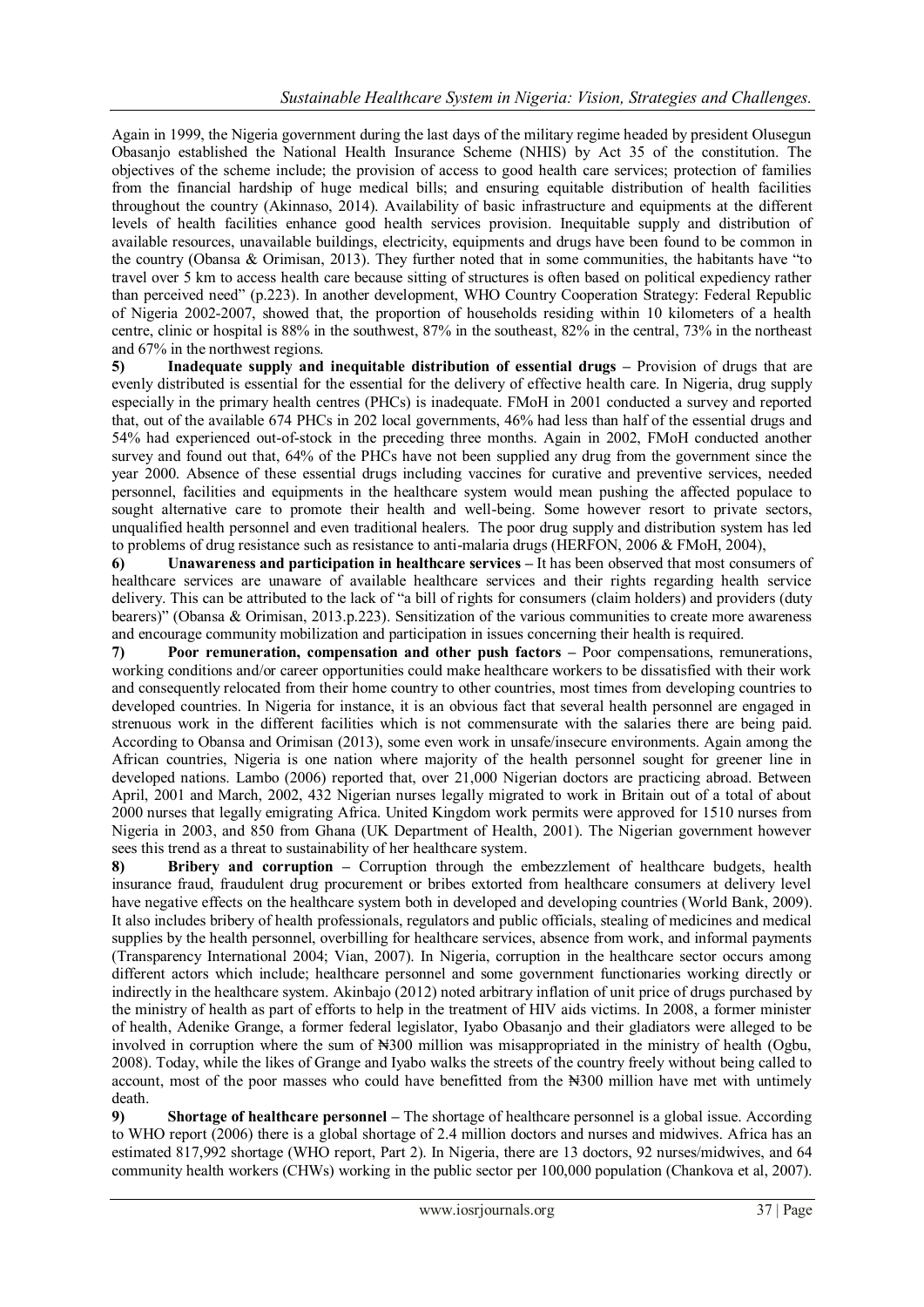Again in 2012 according to the Nursing and Midwifery Council of Nigeria (NMCN) there were 148,129 registered nurses to care for the approximated Nigeria population of above 150 million with a nurse-topopulation ratio of approximately1:1013 persons. The physician-to-population ratio was 1:2536 persons in 2007 in Nigeria (National Bureau of Statistics [NBS], 2007a) as compared with developed nation that has physicianto-population ratio of 1:410 persons in 2007 (Jhingan, 2007). Birth attended by skilled personnel in 2005 is just 35% as compared with developed nations of 95% in same 2005 (UNDP, 2007). This acute shortage is as a result of inadequate infrastructure and poor compensation packages and massive immigration of doctors, nurses and other medical professionals to developed countries in search of fulfilling and lucrative positions (Raufu, 2002; Awofeso, 2008).

## **X. The Way Forward For Sustainable Healthcare Delivery System In Nigeria**

To achieve a sustainable healthcare system, the Nigerian government should:

- i. Provide a system of equitable distribution of health facilities, resources (human and material) and services to those in greatest need particularly, the vulnerable populations.
- ii. Ensure and implement cost-effective interventions healthcare plans that strengthen the delivery of basic health and referral services.
- iii. Ensure provision and equitable distribution of agreed "essential packages of care" at all levels of the healthcare system.
- iv. Establish a functional and competent monitoring and evaluation systems to track progress and changes in the health sector at all the levels of operation and periodically review their findings to improve the quality of care.
- v. Engagement of all stakeholders under the leadership of the FMoH to update programs and projects to promote compatibility with the NSHDP Framework.
- vi. Encourage strategic and progressive leadership in healthcare system.
- vii. Provide incentives to healthcare personnel at the different levels, improve their salary structure, offer improvement career opportunities so as to retain and restrain them from seeking for a more lucrative opportunities abroad.
- viii. Create an environment that is conducive for the advancement of science and research in Nigeria whilst adhering to highest ethical and scientific standards.

#### **XI. Conclusion**

The context for health is rapidly changing and healthcare systems are deemed financially unsustainable. Nigeria health care system is poorly developed and has suffered several backdrops, especially at the Local Government Levels. Sustainability is unlikely to be achieved through these incremental changes. Instead, transformative solutions will be needed – solutions that require cooperation across industry sectors and governments, and thereby challenge the current boundaries of healthcare and established norms of operation. In other words, to meet the challenges of achieving improved health status particularly for its poorest and most vulnerable population, the health system must be strengthened; proven cost-effective interventions must be scaled up and gains in health must be sustained and expanded.

#### **References**

- [1]. Adeyemo, D.O. (2005). Local Government and Health Care Delivery in Nigeria: A Case Study. J Hum Ecol. Vol.18:149–160.
- [2]. Akinbajo, S. (2012). "The Massive MDG Fraud: How the Health Ministry Steals From The Sick and Dying". Available at [www.premiumtimesnews/org](http://www.premiumtimesnews/org) (Accessed 29/04/2014).
- [3]. Akinnaso, N. (March 25, 2014). The politics of healthcare in Nigeria. Punch (Nigerian newspaper).<br>[4]. Akunyili, D. (2007). Counterfeiting Medicines: "A Serious Crime Against
- [4]. Akunyili, D. (2007). Counterfeiting Medicines: "A Serious Crime Against Humanity". Available at [http://www.europarl.europa.eu/comparl/dev/hearing/20070410/akunyinli.pdf](http://www.europarl.europa.eu/comparl/dev/hearing/20070410/akunyinli.pdf%20(Accessed) (Accessed (Accessed 18/04/2014).
- [5]. Awofeso N. (2008). Managing brain drain and brain waste of health workers in Nigeria. WHO (2008). Available at: [http://www.who.int/bulletin/bulletin\\_board/82/stilwell1/en/](http://www.who.int/bulletin/bulletin_board/82/stilwell1/en/) (Accessed 13/04/2014).
- [6]. Brody, W. (2007). Remarks by Johns Hopkins University President: "Health Care '08: What's Promised/What's Possible?" 7 Sept 2007.
- [7]. Central Bank of Nigeria (2008) Annual Report Abuja: Central Bank of Nigeria. Central Bank of Nigeria CBN (2005). "Annual Reports and Statement of Accounts". CBN Reports, 2000, 2001, 2002, 2003 as quoted in World Bank Country Report for Nigeria,2005.
- [8]. Chankova S, Nguyen H, Chipanta D, Kombe G, Onoja A & Ogungbemi K. (2007). Catalyzing Human Resources Mobilization: A look at the situation in Nigeria. Abt Associates Inc. May 30, 2007 Global Health Council Annual Conference, Washington DC.
- [9]. Federal Ministry of Health [FMoH] (2005) Inventory of Health Facilities in Nigeria Abuja: Federal Ministry of Health.
- Federal Ministry of Health (2002). National Health Survey.
- [11]. Federal Ministry of Health (2001). National Health Survey.<br>[12]. Federal Republic of Nigeria (2004). "Health sector Reform
- Federal Republic of Nigeria (2004). "Health sector Reform Programme Strategic thrusts with a logical framework and a plane of action 2004-2007" (Sept).
- [13]. Frenk J. (2010). The Global Health System : Strengthening National Health Systems as the next step for Global Progress, Plos Medicine, January 2010, Vol 7 (1). Available at<http://www.ncbi.nlm.nih.gov/pmc/articles/PMC2797599/> (Accessed 25/04/2014).
- [14]. Health Reform Foundation of Nigeria (HERFON), (2006) "Nigeria Health Review", Kenbim press Ltd, Ibadan. Pg10-12,130,191.